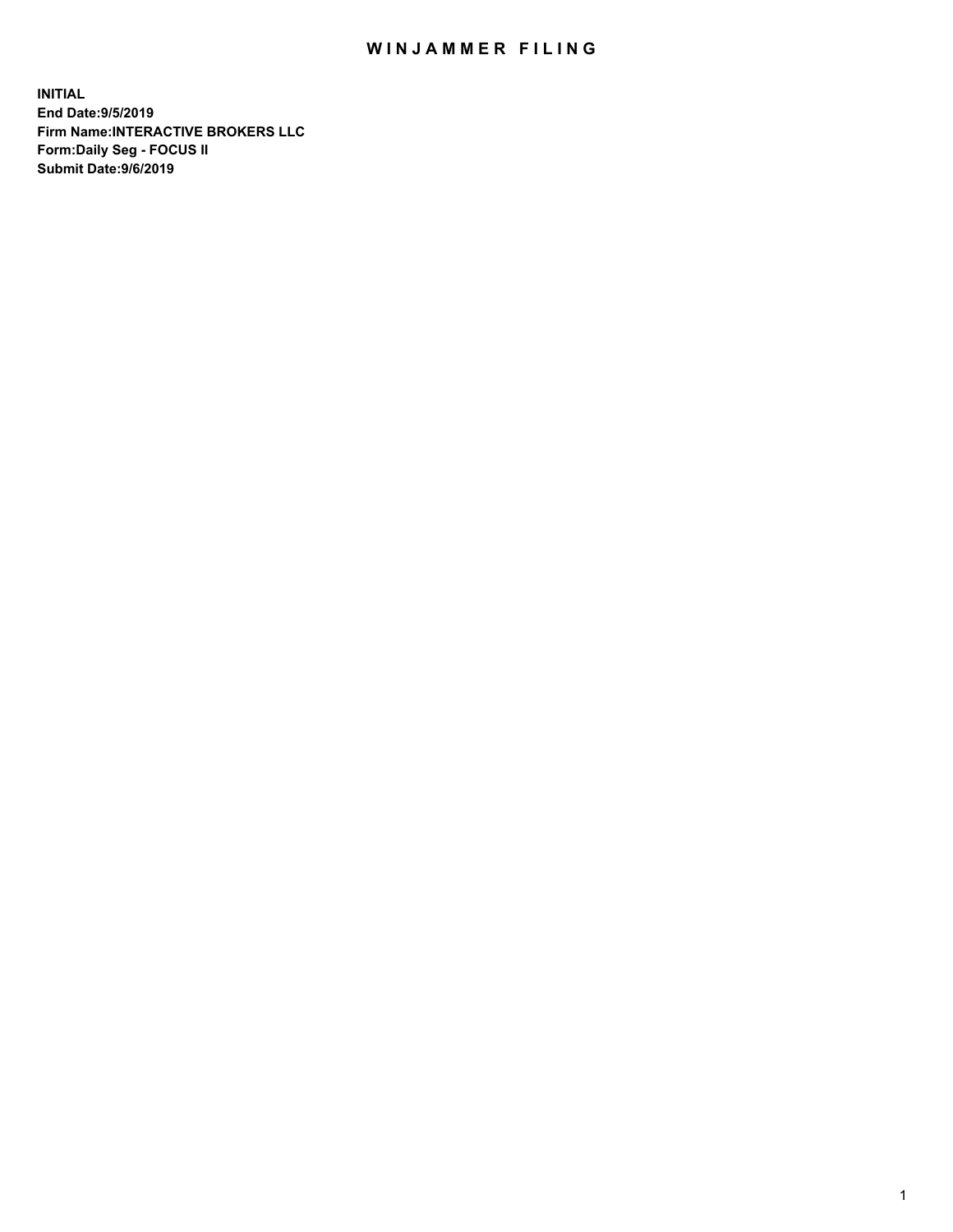**INITIAL End Date:9/5/2019 Firm Name:INTERACTIVE BROKERS LLC Form:Daily Seg - FOCUS II Submit Date:9/6/2019 Daily Segregation - Cover Page**

| Name of Company                                                                                                                                                                                                                                                                                                                | <b>INTERACTIVE BROKERS LLC</b>                                                   |
|--------------------------------------------------------------------------------------------------------------------------------------------------------------------------------------------------------------------------------------------------------------------------------------------------------------------------------|----------------------------------------------------------------------------------|
| <b>Contact Name</b>                                                                                                                                                                                                                                                                                                            | James Menicucci                                                                  |
| <b>Contact Phone Number</b>                                                                                                                                                                                                                                                                                                    | 203-618-8085                                                                     |
| <b>Contact Email Address</b>                                                                                                                                                                                                                                                                                                   | jmenicucci@interactivebrokers.c<br>om                                            |
| FCM's Customer Segregated Funds Residual Interest Target (choose one):<br>a. Minimum dollar amount: ; or<br>b. Minimum percentage of customer segregated funds required:% ; or<br>c. Dollar amount range between: and; or<br>d. Percentage range of customer segregated funds required between:% and%.                         | <u>0</u><br>$\overline{\mathbf{0}}$<br>155,000,000 245,000,000<br>0 <sub>0</sub> |
| FCM's Customer Secured Amount Funds Residual Interest Target (choose one):<br>a. Minimum dollar amount: ; or<br>b. Minimum percentage of customer secured funds required:%; or<br>c. Dollar amount range between: and; or<br>d. Percentage range of customer secured funds required between:% and%.                            | $\frac{0}{0}$<br>80,000,000 120,000,000<br>0 <sub>0</sub>                        |
| FCM's Cleared Swaps Customer Collateral Residual Interest Target (choose one):<br>a. Minimum dollar amount: ; or<br>b. Minimum percentage of cleared swaps customer collateral required:% ; or<br>c. Dollar amount range between: and; or<br>d. Percentage range of cleared swaps customer collateral required between:% and%. | $\frac{0}{0}$<br>$\underline{0}$ $\underline{0}$<br>0 <sub>0</sub>               |

Attach supporting documents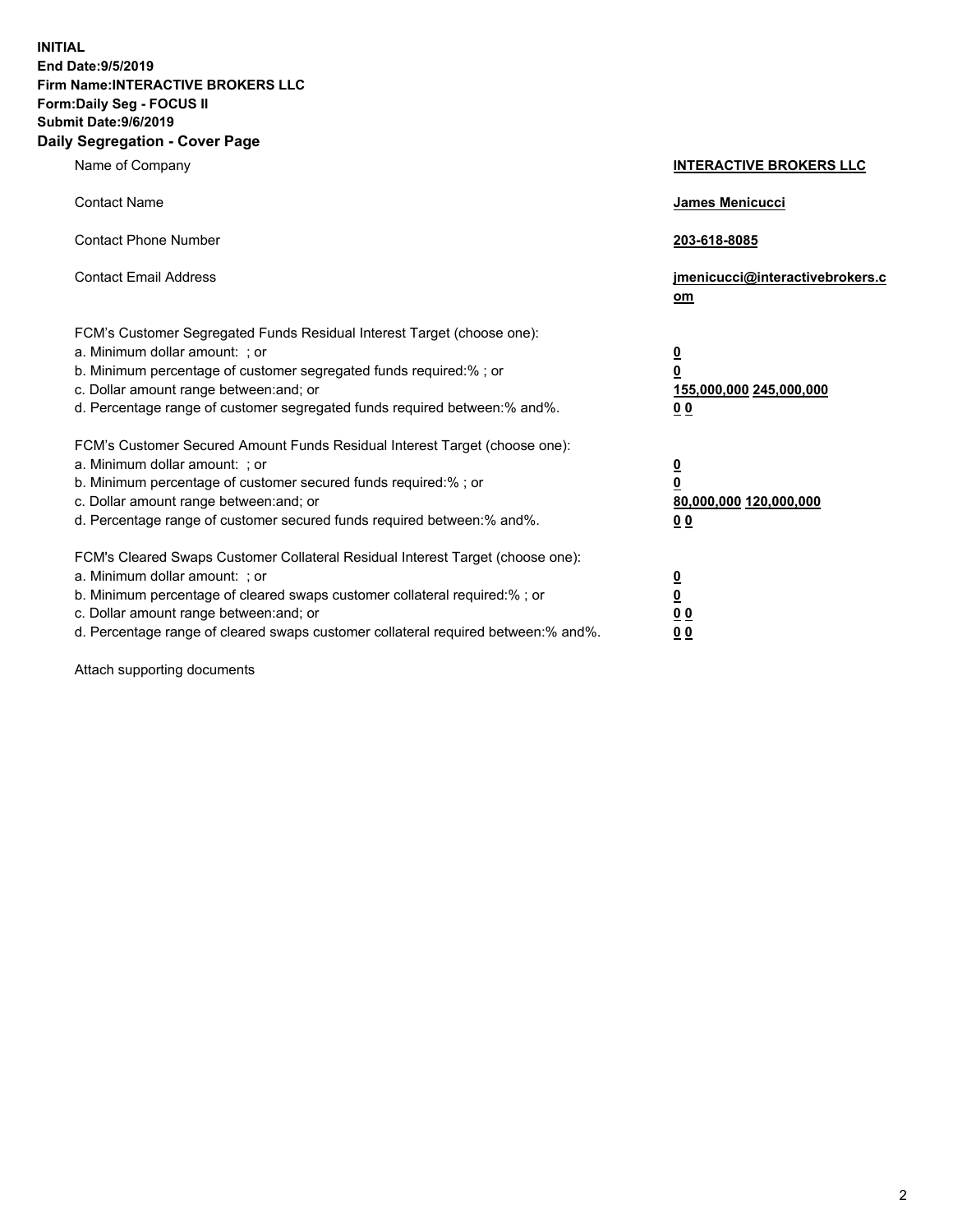## **INITIAL End Date:9/5/2019 Firm Name:INTERACTIVE BROKERS LLC Form:Daily Seg - FOCUS II Submit Date:9/6/2019 Daily Segregation - Secured Amounts**

|     | 2011, Ocgi ogation - Oceaned Anioanita                                                                     |                                                      |
|-----|------------------------------------------------------------------------------------------------------------|------------------------------------------------------|
|     | Foreign Futures and Foreign Options Secured Amounts                                                        |                                                      |
|     | Amount required to be set aside pursuant to law, rule or regulation of a foreign                           | $0$ [7305]                                           |
|     | government or a rule of a self-regulatory organization authorized thereunder                               |                                                      |
| 1.  | Net ledger balance - Foreign Futures and Foreign Option Trading - All Customers                            |                                                      |
|     | A. Cash                                                                                                    | 497,686,688 [7315]                                   |
|     | B. Securities (at market)                                                                                  | $0$ [7317]                                           |
| 2.  | Net unrealized profit (loss) in open futures contracts traded on a foreign board of trade                  | 11,007,843 [7325]                                    |
| 3.  | Exchange traded options                                                                                    |                                                      |
|     | a. Market value of open option contracts purchased on a foreign board of trade                             | 36,731 [7335]                                        |
|     | b. Market value of open contracts granted (sold) on a foreign board of trade                               | -39,845 [7337]                                       |
| 4.  | Net equity (deficit) (add lines 1. 2. and 3.)                                                              | 508,691,417 [7345]                                   |
| 5.  | Account liquidating to a deficit and account with a debit balances - gross amount                          | 11,224 [7351]                                        |
|     | Less: amount offset by customer owned securities                                                           | 0 [7352] 11,224 [7354]                               |
| 6.  | Amount required to be set aside as the secured amount - Net Liquidating Equity                             | 508,702,641 [7355]                                   |
|     | Method (add lines 4 and 5)                                                                                 |                                                      |
| 7.  | Greater of amount required to be set aside pursuant to foreign jurisdiction (above) or line                | 508,702,641 [7360]                                   |
|     | 6.                                                                                                         |                                                      |
|     | FUNDS DEPOSITED IN SEPARATE REGULATION 30.7 ACCOUNTS                                                       |                                                      |
| 1.  | Cash in banks                                                                                              |                                                      |
|     | A. Banks located in the United States                                                                      | 95,352,349 [7500]                                    |
|     | B. Other banks qualified under Regulation 30.7                                                             | 0 [7520] 95,352,349 [7530]                           |
| 2.  | Securities                                                                                                 |                                                      |
|     | A. In safekeeping with banks located in the United States                                                  | 462,339,812 [7540]                                   |
|     | B. In safekeeping with other banks qualified under Regulation 30.7                                         | 0 [7560] 462,339,812 [7570]                          |
| 3.  | Equities with registered futures commission merchants                                                      |                                                      |
|     | A. Cash                                                                                                    | $0$ [7580]                                           |
|     | <b>B.</b> Securities                                                                                       | $0$ [7590]                                           |
|     | C. Unrealized gain (loss) on open futures contracts                                                        | $0$ [7600]                                           |
|     | D. Value of long option contracts                                                                          | $0$ [7610]                                           |
|     | E. Value of short option contracts                                                                         | 0 [7615] 0 [7620]                                    |
| 4.  | Amounts held by clearing organizations of foreign boards of trade                                          |                                                      |
|     | A. Cash                                                                                                    | $0$ [7640]                                           |
|     | <b>B.</b> Securities                                                                                       | $0$ [7650]                                           |
|     | C. Amount due to (from) clearing organization - daily variation                                            | $0$ [7660]                                           |
|     | D. Value of long option contracts                                                                          | $0$ [7670]                                           |
|     | E. Value of short option contracts                                                                         | 0 [7675] 0 [7680]                                    |
| 5.  | Amounts held by members of foreign boards of trade                                                         |                                                      |
|     | A. Cash                                                                                                    | 71,669,090 [7700]                                    |
|     | <b>B.</b> Securities                                                                                       | $0$ [7710]                                           |
|     | C. Unrealized gain (loss) on open futures contracts                                                        | 6,932,583 [7720]                                     |
|     | D. Value of long option contracts                                                                          | 36,731 [7730]                                        |
|     | E. Value of short option contracts                                                                         | <mark>-39,845</mark> [7735] <b>78,598,559</b> [7740] |
| 6.  | Amounts with other depositories designated by a foreign board of trade                                     | 0 [7760]                                             |
| 7.  | Segregated funds on hand                                                                                   | $0$ [7765]                                           |
| 8.  | Total funds in separate section 30.7 accounts                                                              | 636,290,720 [7770]                                   |
| 9.  | Excess (deficiency) Set Aside for Secured Amount (subtract line 7 Secured Statement<br>Page 1 from Line 8) | 127,588,079 [7380]                                   |
| 10. | Management Target Amount for Excess funds in separate section 30.7 accounts                                | 80,000,000 [7780]                                    |
| 11. | Excess (deficiency) funds in separate 30.7 accounts over (under) Management Target                         | 47,588,079 [7785]                                    |
|     |                                                                                                            |                                                      |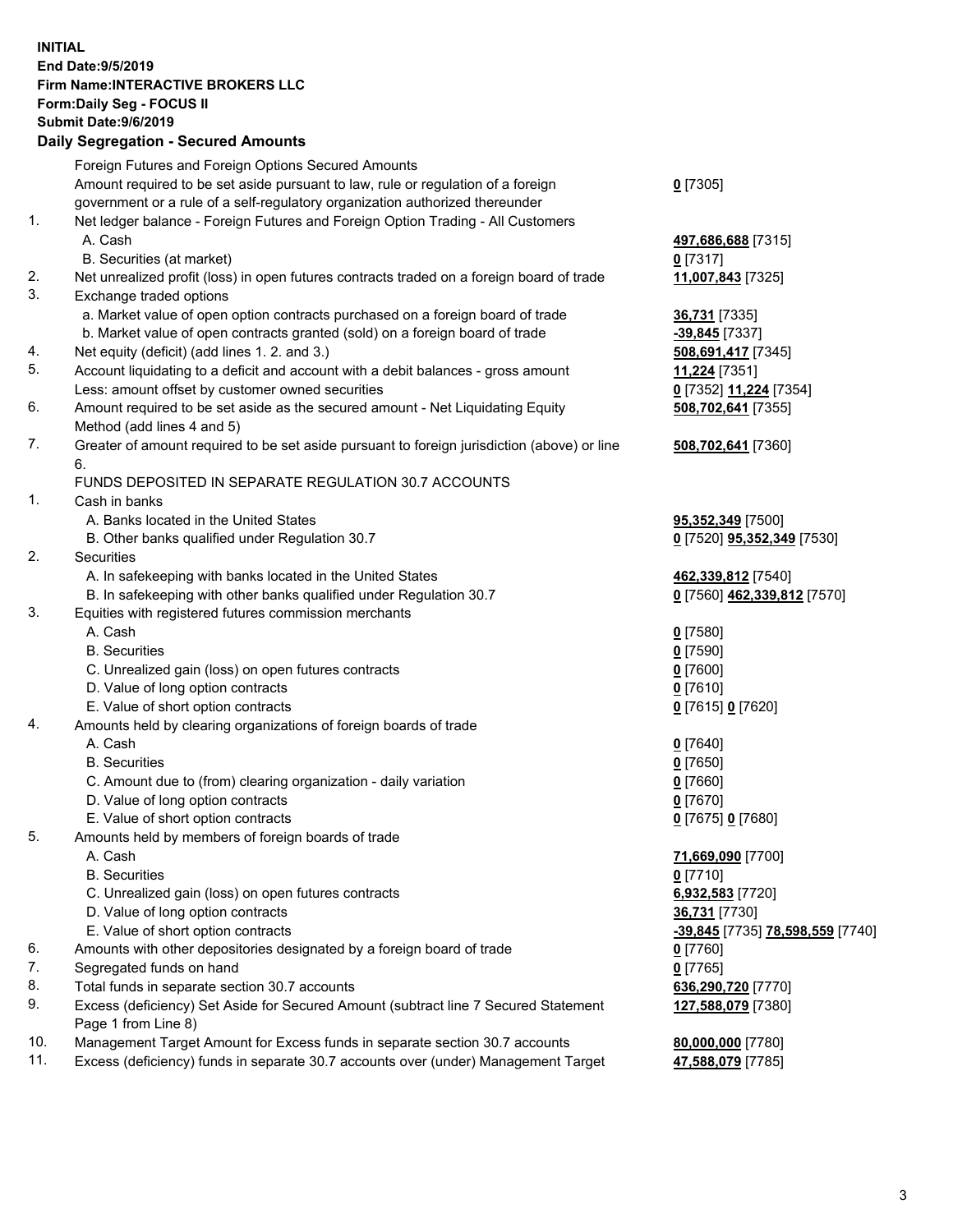|     | <b>INITIAL</b>                                                                                 |                           |
|-----|------------------------------------------------------------------------------------------------|---------------------------|
|     | <b>End Date: 9/5/2019</b>                                                                      |                           |
|     | Firm Name: INTERACTIVE BROKERS LLC                                                             |                           |
|     | Form: Daily Seg - FOCUS II                                                                     |                           |
|     | <b>Submit Date: 9/6/2019</b>                                                                   |                           |
|     | Daily Segregation - Segregation Statement                                                      |                           |
|     | SEGREGATION REQUIREMENTS(Section 4d(2) of the CEAct)                                           |                           |
| 1.  | Net ledger balance                                                                             |                           |
|     | A. Cash                                                                                        | 4,183,712,028 [7010]      |
|     | B. Securities (at market)                                                                      | $0$ [7020]                |
| 2.  | Net unrealized profit (loss) in open futures contracts traded on a contract market             | -43,077,803 [7030]        |
| 3.  | Exchange traded options                                                                        |                           |
|     | A. Add market value of open option contracts purchased on a contract market                    | 254,211,738 [7032]        |
|     | B. Deduct market value of open option contracts granted (sold) on a contract market            | -260,368,501 [7033]       |
| 4.  | Net equity (deficit) (add lines 1, 2 and 3)                                                    | 4,134,477,462 [7040]      |
| 5.  | Accounts liquidating to a deficit and accounts with                                            |                           |
|     | debit balances - gross amount                                                                  | 1,224,987 [7045]          |
|     | Less: amount offset by customer securities                                                     | 0 [7047] 1,224,987 [7050] |
| 6.  | Amount required to be segregated (add lines 4 and 5)                                           | 4,135,702,449 [7060]      |
|     | FUNDS IN SEGREGATED ACCOUNTS                                                                   |                           |
| 7.  | Deposited in segregated funds bank accounts                                                    |                           |
|     | A. Cash                                                                                        | 998,493,361 [7070]        |
|     | B. Securities representing investments of customers' funds (at market)                         | 1,987,200,810 [7080]      |
|     | C. Securities held for particular customers or option customers in lieu of cash (at            | $0$ [7090]                |
|     | market)                                                                                        |                           |
| 8.  | Margins on deposit with derivatives clearing organizations of contract markets                 |                           |
|     | A. Cash                                                                                        | 7,961,661 [7100]          |
|     | B. Securities representing investments of customers' funds (at market)                         | 1,339,410,011 [7110]      |
|     | C. Securities held for particular customers or option customers in lieu of cash (at            | $0$ [7120]                |
|     | market)                                                                                        |                           |
| 9.  | Net settlement from (to) derivatives clearing organizations of contract markets                | 9,839,030 [7130]          |
| 10. | Exchange traded options                                                                        |                           |
|     | A. Value of open long option contracts                                                         | 254,092,620 [7132]        |
|     | B. Value of open short option contracts                                                        | -260,395,424 [7133]       |
| 11. | Net equities with other FCMs                                                                   |                           |
|     | A. Net liquidating equity                                                                      | $0$ [7140]                |
|     | B. Securities representing investments of customers' funds (at market)                         | 0 [7160]                  |
|     | C. Securities held for particular customers or option customers in lieu of cash (at<br>market) | $0$ [7170]                |
| 12. | Segregated funds on hand                                                                       | $0$ [7150]                |
| 13. | Total amount in segregation (add lines 7 through 12)                                           | 4,336,602,069 [7180]      |
| 14. | Excess (deficiency) funds in segregation (subtract line 6 from line 13)                        | 200,899,620 [7190]        |
| 15. | Management Target Amount for Excess funds in segregation                                       | 155,000,000 [7194]        |
| 16. | Excess (deficiency) funds in segregation over (under) Management Target Amount                 | 45,899,620 [7198]         |

Excess